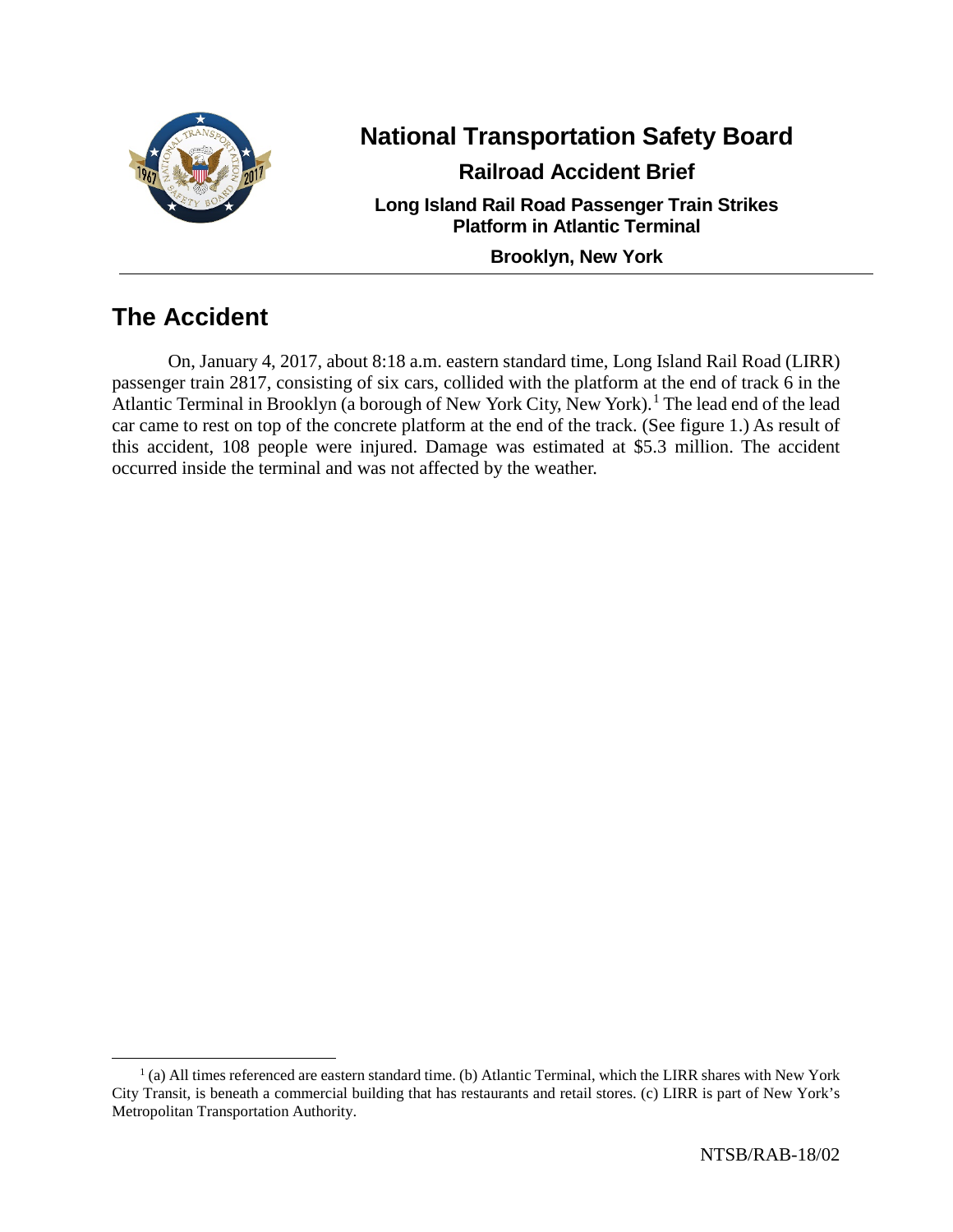

**Figure 1.** The accident train's lead car.

# **The Investigation**

On the day of the accident, the LIRR engineer, conductor, and assistant conductor were scheduled to go on duty at the West Side Storage Yard in New York City at 12:16 a.m. The engineer commuted by train to work each day from Hicksville, New York, to Penn Station in New York City. On the night of the accident, the commuter train was running late, so the engineer's supervisor told him to disembark at Jamaica Station and wait there for his assigned train. Meanwhile, the supervisor arranged for a temporary replacement to fill in for the delayed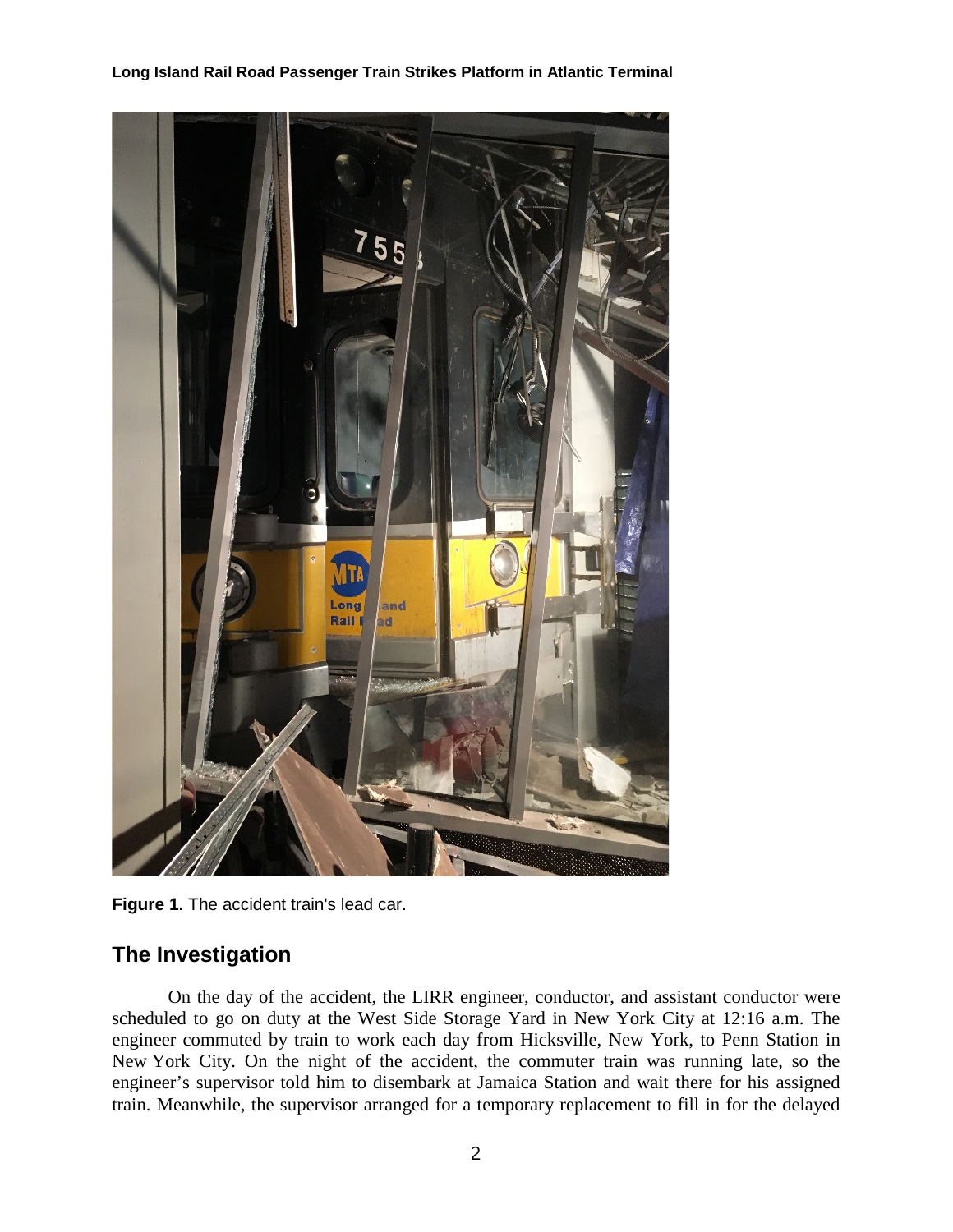engineer on the first scheduled revenue trip (on train 802) to Long Beach Station. On the return trip (on train 805), the regular engineer relieved his replacement at 4:28 a.m. and the regular crew continued running the route. The crew continued to Atlantic Terminal. They arrived at 4:51 a.m. and secured the train on track 1.

The train left Atlantic Terminal at 5:16 a.m. and arrived at Far Rockaway Station in the New York City borough of Queens at 6:10 a.m.; the train made 11 station stops. The crew moved to the cab on the opposite end of the train and changed the train's designation to 2817. They started the return trip to Atlantic Terminal at 7:20 a.m. The engineer and crew performed the required brake tests; the brakes operated as designed.

The engineer said he encountered a restricting signal at the Brook 2 Interlocking on main track 1, which required him to slow to restricted speed (not to exceed 15 mph).<sup>[2](#page-2-0)</sup> (See figure 2.) The train then crossed from main track 1 to main track 2 where it encountered another restricting signal at the Brook 1 Interlocking that also required the train to travel at restricted speed. However, the maximum authorized track speed in the terminal was restricted to 5 mph. In this circumstance, the engineer must still be prepared to stop in one-half his range of vision while not exceeding 5 mph. The train was lined into track 6.

When the train reached the end of track 6, it struck the bumping post and continued until the first car crashed through a wall of an employee-only area. The train stopped on the concrete at the end of the track, which was level with the platform that runs parallel to the track.

The engineer said he remembered approaching the track 6 platform and then being thrown from his seat. The engineer said track 6 had a slight descending grade. To control the train speed, it was necessary to continually manipulate the master controller between power and braking. Using this technique, the engineer said the train's speed would normally fluctuate between 4 and 6 mph.

The locomotive was not equipped with either inward- or outward-facing cameras. Investigators reviewed event recorder data, which included the speed and master controller positions (and other inputs by the engineer), as the train entered the Atlantic Terminal. On the day of the accident, the train slowed to less than 5 mph near the restricting signal at Brook 1 Interlocking. The train's speed slowed to 2.4 mph, but it then started to accelerate until it reached 10 mph about 1,131 feet from the end of the track. Again, the train's speed slowed to 8.5 mph about 1,000 feet from the end of the track; however, it gradually accelerated to almost 13 mph (with the master controller in the minimum power position) when it struck the bumping post.

<span id="page-2-0"></span> <sup>2</sup> According to the *Long Island Rail Road Operations Manual*, *restricted speed* is a mode of operation, at which a train can be stopped within one-half the range of vision, short of the next signal, another train, obstruction, derail, or switch improperly lined, looking out for broken rail or crossing protection not functioning, while not exceeding 15 mph.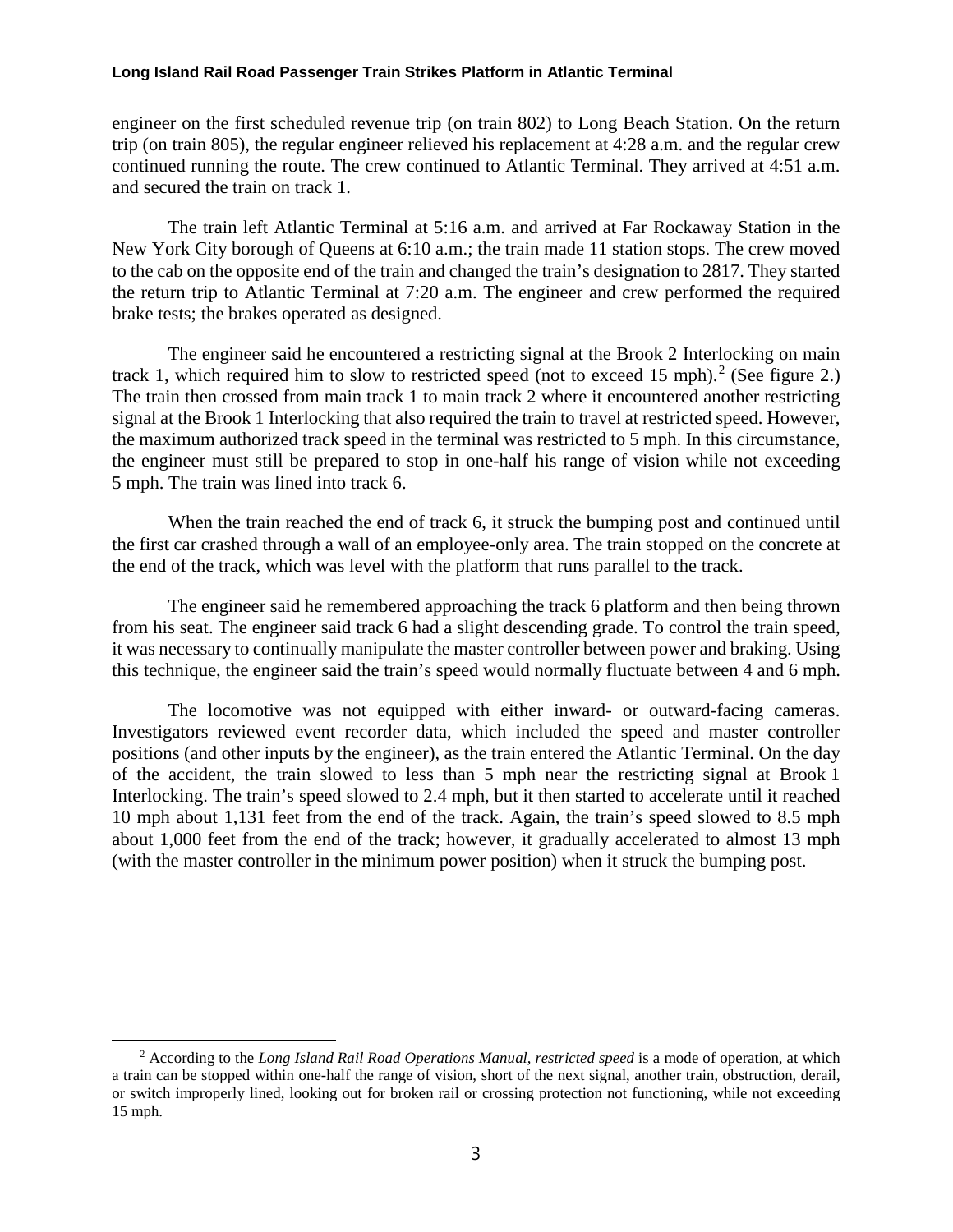

**Figure 2.** Diagram of tracks at Atlantic Terminal. (Brook 2 is to the right of Brook 1 and is not shown in the figure.)

#### **Equipment**

All six LIRR cars were coupled pairs with an operating cab at each end. A 750-volt direct-current third-rail supplied power to the cars, which were equipped with friction and electric brakes.

After the collision, three cars (7067, 7073, and 7074) remained upright and did not derail. The lead car (7553), which was the most damaged, derailed upright with its front end resting on the raised concrete at the end of the track.<sup>[3](#page-3-0)</sup> Its front truck disconnected from the car body and moved about 6 feet backward.

Due to the damage to the lead and second cars, the electric and pneumatic brake systems could not be tested. A National Transportation Safety Board (NTSB) investigator examined the brake systems and running gear, draft components, glazing, signage, electrical components, and car body general condition. No defective conditions were found. When an NTSB investigator tested the brakes of four cars (7067, 7068, 7073, and 7074), he found that the brakes functioned as designed.

## **Track and Structure**

Six LIRR station tracks (tracks 1 through 6) are in the Atlantic Terminal; track 6 was the southernmost track. Each track ended at a bumping post.<sup>[4](#page-3-1)</sup> Walls and a roof enclosed the tracks at Atlantic Terminal. The accident train approached and entered the track in a 14-degree curve to the

<span id="page-3-0"></span><sup>&</sup>lt;sup>3</sup> The concrete area in front of the train was level with the platform and was a continuation of the platform. However, the term *platform* applies only to the area adjacent to the train where passengers get on and off the train.

<span id="page-3-1"></span><sup>4</sup> A *bumping post* is a braced post, block, or obstruction placed at the end of a stub or spur track that halts car movement and prevents cars from going off the ends of the rails.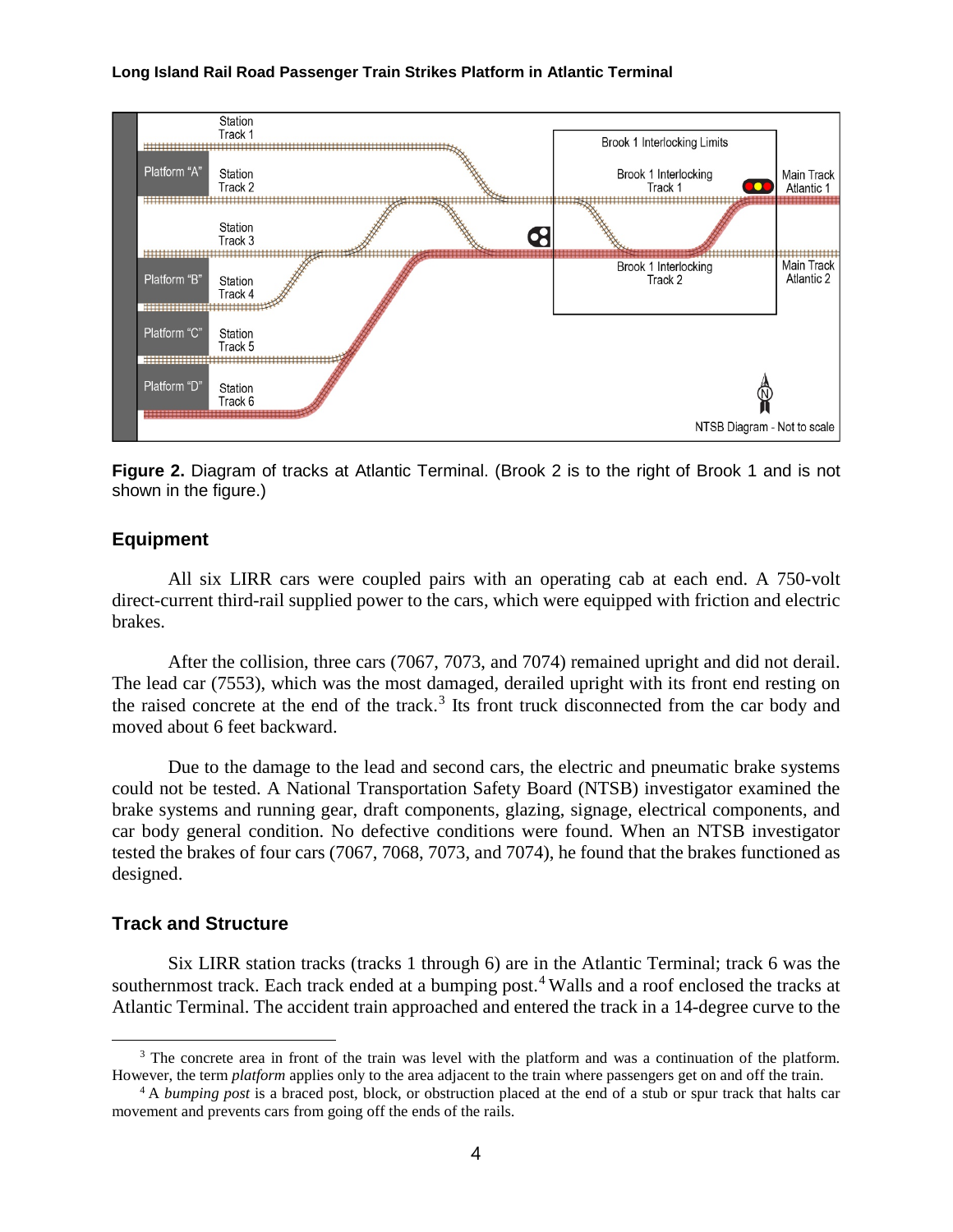right and a 1-percent descending grade. Near the end of track 6, the grade was a 1-percent ascending grade.

LIRR had designated the maximum authorized speed as 5 mph from Brook 1 to the end of the platform tracks.<sup>[5](#page-4-0)</sup> LIRR inspected the station tracks weekly. The last inspection before the accident occurred on January 3, 2017. The postaccident inspections of the track found no deviation from track standards, other than those caused by the accident.

#### **Bumping Post**

Train 2817 was traveling about 13 mph when it struck the bumping post at the west end of track 6. The lead car destroyed the bumping post. The car traveled 13 feet 6 inches after making contact with the bumping post. A segment of the rail attached to the bumping post pierced the floor of the lead car and entered the electrical closet directly behind the engineer's control cab.

In 2015, the LIRR engineering management asset group inventoried all bumping posts in passenger yard tracks, including those in the Atlantic Terminal. The bumping post that was struck was a Western Cullen Hays, Inc., model WDC. The manufacturer calculated that the bumping post had a maximum impact capacity of 415,000 pounds force. This capacity equals about six partially loaded M-7 multiple-unit locomotive passenger cars that are moving about 1 mph with no power applied. The accident train consisted of six M-7 cars; according to the event recorder, the train struck the bumping post at about 13 mph with the power shutting off at, or just before, impact.<sup>[6](#page-4-1)</sup>

#### **Signal and Train Control**

The LIRR train movements on the Far Rockaway branch were governed by operating rules, general orders, timetable instructions, and the signal indications of a traffic control system supplemented with an automatic train control (ATC) system. Position light and color-light signals displayed the train movement authorities. Train movements into the Atlantic Terminal were coordinated by the Brook 1 tower operator at the terminal. All signals and switches were inspected and tested following the accident. No abnormalities were found, and the system functioned as designed.

The ATC system limited train speeds when encountering specific signals. If the locomotive ATC did not receive a cab signal track code, the train was restricted to 15 mph, and the system would stop the train if it exceeded 15 mph. Cab signal track codes were not transmitted to trains entering Atlantic Terminal. Train 2817 was restricted by the ATC to 15 mph after passing the first restricting signal at Brook 2 and changing from track 1 to track 2. According to the event recorder, train 2817 did not exceed 15 mph.

<span id="page-4-0"></span> <sup>5</sup> LIRR Timetable Special Instruction 1038-B, which was included in General Order 203, was effective November 14, 2016.

<span id="page-4-1"></span><sup>6</sup> M-7 multiple unit locomotives were manufactured by Bombardier, Inc., between 2002 and 2007. M-7 multiple unit locomotives are both locomotives and passenger cars that are powered electrically by use of a third rail.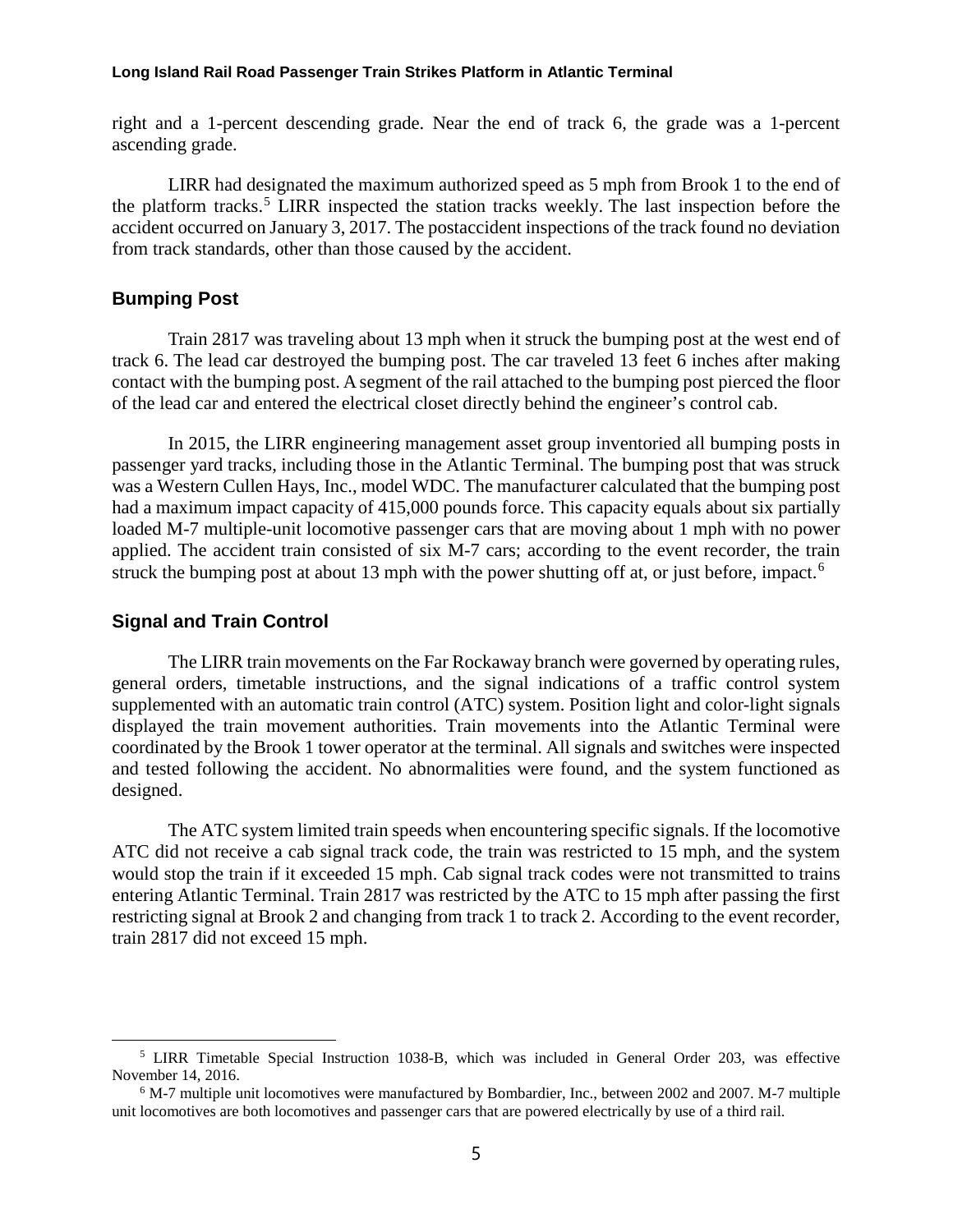## **Positive Train Control**

On August 10, 2010, LIRR submitted its Positive Train Control (PTC) Implementation Plan to the Federal Railroad Administration (FRA). Following a plan revision, the FRA granted provisional approval to LIRR on July 7, 2011. In 2016, LIRR submitted a planned timeline to the FRA for full implementation of PTC technology by December 2018.

Under the main track exceptions section of the federal regulations, LIRR requested and the FRA approved a Passenger Terminal Exception for the array of tracks between Brook 1 Interlocking limits and the Atlantic Terminal. In its request, LIRR stated that the 5-mph maximum authorized speed for train movements through this area would remain. Furthermore, a 15-mph maximum speed would still be enforced by the restricting aspect of the ATC. In its request, LIRR stated that no freight trains would operate in this area.

#### **Method of Operations**

The LIRR train movements into Atlantic Terminal were primarily governed by signal indications with the ATC enforcing the train speeds appropriate to the wayside signal indication. Written instructions limited the maximum authorized speed for trains within Atlantic Terminal⸻including track 6—to 5 mph. However, the ATC only enforced the 15-mph limit because of the restricting signal indication entering the terminal.

## **Personnel Information**

## *Engineer*

The 50-year-old engineer was hired as an engineer by the LIRR on April 26, 1999. His engineer certification was current; it was due for renewal on November 17, 2019. The records showed that railroad supervisors observed the engineer's compliance with operating rules 56 times in the 12 months before the accident. The engineer failed to have his timetable and other instructions current and in proper order on November 15, 2016, at Hillside Station.

At the time of the accident, the engineer had no documented acute or chronic medical conditions and was medically certified to perform his duties. Following the accident, several specialists evaluated the engineer for possible impairing medical conditions. The neurology and the cardiology evaluations did not identify any issues; however, a sleep medicine evaluation identified undiagnosed obstructive sleep apnea (OSA).

The sleep specialist documented the engineer's height as 5 feet 10 inches, weight as 275 pounds, BMI as  $39.5 \text{ kg/m}^2$ , and neck circumference as 18.5 inches, which are the risk factors indicating possible sleep apnea.<sup>[7](#page-5-0)</sup> Further, the engineer scored 12 of the possible 24 points on the

<span id="page-5-0"></span><sup>&</sup>lt;sup>7</sup> According to the National Institute of Health, a body mass index of over 35 kg/m<sup>2</sup> indicates severe obesity and increases the risk of Type II diabetes, high blood pressure, cardiovascular disease, and obstructive sleep apnea (OSA).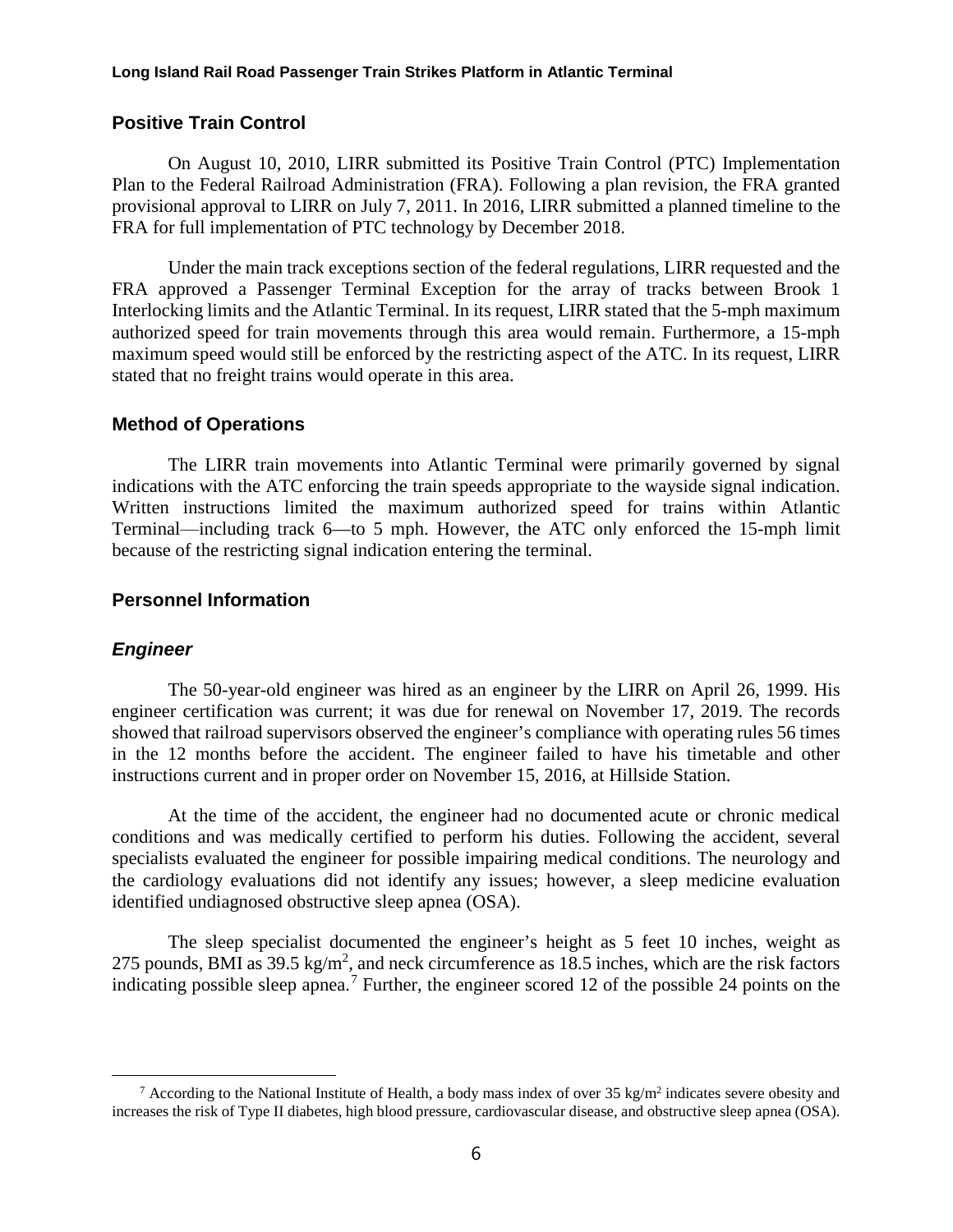subjective Epworth Sleepiness Scale.<sup>[8](#page-6-0)</sup> Finally, a noninvasive polysomnographic evaluation (sleep) study) conducted in a sleep center documented he had an apnea-hypopnea index (AHI) of 101.3 episodes per hour.<sup>[9](#page-6-1)</sup> The sleep medicine specialist diagnosed severe obstructive sleep apnea (OSA) and prescribed continuous positive airway pressure (CPAP) as treatment.<sup>[10](#page-6-2)</sup>

Following a 2013 fatal rail accident in Bronx, New York, in which undiagnosed OSA was implicated, Metro-North Railroad, a subsidiary of Metropolitan Transportation Authority (MTA), began an OSA screening program in January 2015 for its locomotive engineers. Since then, Metro-North Railroad has expanded the program to include its conductors. At the time of this accident, MTA had plans to include LIRR in the OSA screening program, but had not yet implemented the change. After the accident, on April 17, 2017, LIRR started screening locomotive engineers during their FRA recertification testing using the MTA OSA screening program.

The engineer was on the second day of his work week (Tuesday through Saturday); Sunday and Monday were his days off. The engineer shifted his sleep schedule by about 11 hours during his days off to coincide with his family's normal circadian sleep cycle.<sup>[11](#page-6-3)</sup> This twice weekly reversal of his sleep and awake periods causes circadian rhythm desynchronization. According to New York City Transit's *Fatigue Awareness Training Manual*, changing work/sleep schedules back and forth more quickly than body rhythms can adjust will cause desynchronization, which leads to chronic fatigue.

After working the night shift, the engineer said that he usually slept 5 hours after arriving home about  $11:00$  a.m.<sup>[12](#page-6-4)</sup> He also said he would nap when he had a long layover between assignments.

On Monday evening, the engineer took a 2-hour nap before leaving for work about 11:00 p.m. During his shift, he followed his normal routine and took a few naps when he had the opportunity. After arriving home, he slept for 5 hours. On Tuesday evening, he had a 3-hour nap before leaving for work around 11:00 p.m. Because there was a delay during the engineer's commute, he arrived at work late and was unable to nap during the accident shift.

Although the engineer may have been getting nearly 8 hours of sleep in a 24-hour period, the 8 hours were not uninterrupted. His training failed to adequately convey that uninterrupted hours of sleep in a 24-hour period are needed for people to obtain the full, restorative benefits of

<span id="page-6-0"></span> <sup>8</sup> The *Epworth Sleepiness Scale* is a subjective measure of the potential to fall asleep. The scale is administered by questionnaire. Generally, a score of 10 or higher is considered an excessive amount of sleepiness, depending on the situation.

<span id="page-6-1"></span><sup>9</sup> An *apneic episode* is the complete absence of airflow though the mouth and nose for at least 10 seconds. A *hypopnea episode* is when airflow decreases by 50 percent for at least 10 seconds or decreases by 30 percent if there is an associated decrease in the oxygen saturation or an arousal from sleep. The AHI sums the frequency of both types of episodes. An AHI of less than 5 is considered normal. An AHI of 5-15 is mild sleep apnea; 15-30 is moderate sleep apnea and more than 30 events per hour is considered severe sleep apnea.

<span id="page-6-4"></span><span id="page-6-3"></span><span id="page-6-2"></span><sup>&</sup>lt;sup>10</sup> *CPAP* is a treatment for OSA that uses a machine to generate positive air pressure that is delivered though a mask that covers the nose or nose and mouth to keep the airways open during sleep.

<sup>&</sup>lt;sup>11</sup> The engineer typically went to sleep about midnight on his days off and about 11:00 a.m. on the days he worked. <sup>12</sup> Typically, he slept from 11:00 a.m. to 4:00 p.m.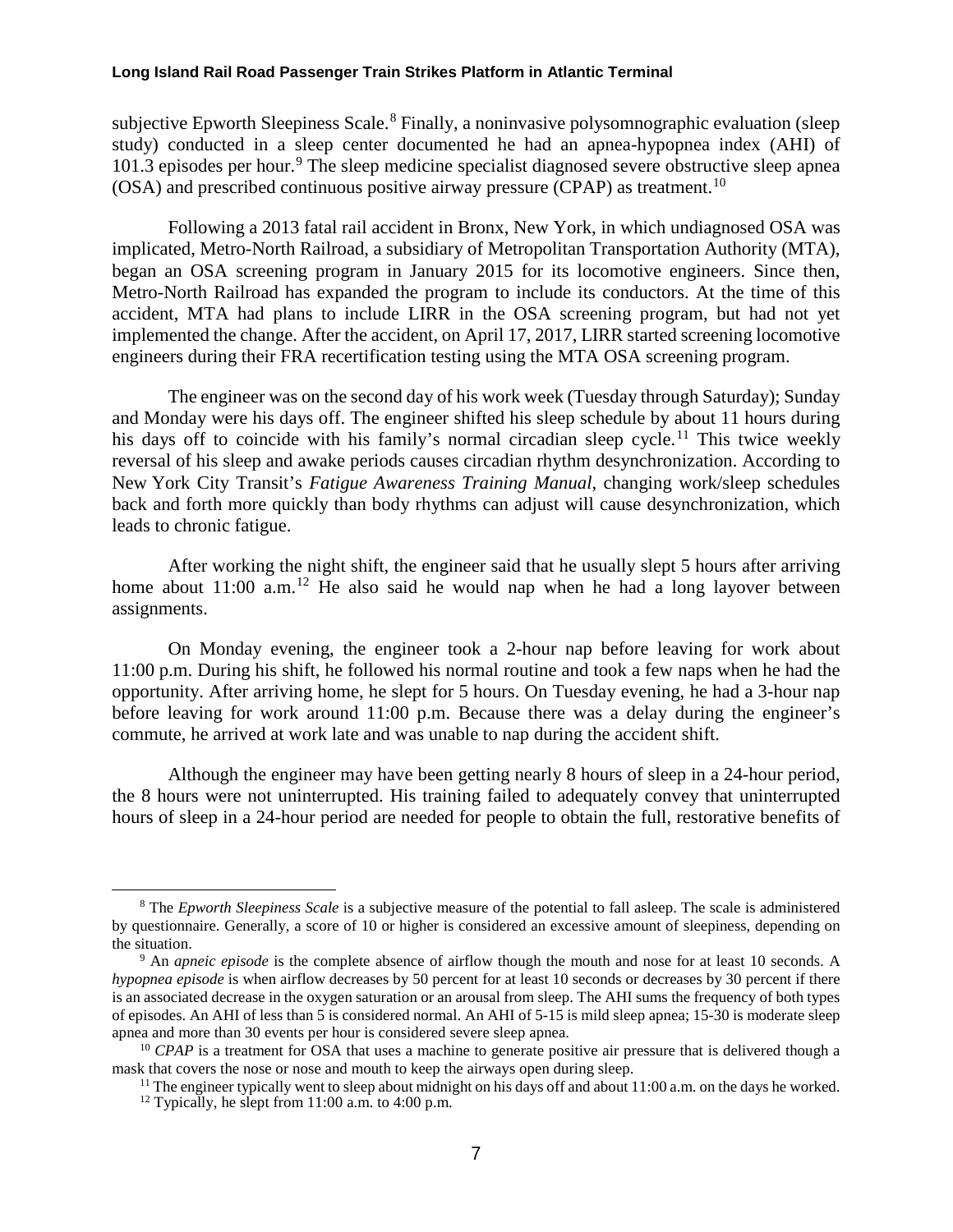sleep, including feeling rested and having the ability to focus and a sense of emotional well-being. $13$ 

In summary, the engineer desynchronized his circadian rhythms on his days off, and he did not get 8 hours of uninterrupted sleep on the days he worked. After the accident, he was diagnosed with severe OSA. These factors led to poor sleep quality and resulted in the engineer being chronically fatigued.

#### *Conductor*

The 46-year-old conductor was hired by the railroad on September 28, 1998. Her conductor certification was current and was due for renewal on September 16, 2019. The records showed that railroad supervisors observed the conductor's compliance with operating rules 51 times in the 12 months before the accident. No noncompliance entries were found. A review of her occupational records found that she was medically certified for her safety-sensitive position.

### *Assistant Conductor*

The 51-year-old assistant conductor was hired by the railroad July 11, 2007. His conductor certification was current; it was due for renewal on April 29, 2018. The records showed that railroad supervisors observed the assistant conductor's compliance with operating rules 53 times in the 12 months before the accident. No noncompliance entries were found. A review of his occupational records confirmed that he was medically certified for his safety-sensitive position.

#### **Toxicology**

Quest Laboratory conducted FRA-mandated postaccident toxicology for the LIRR engineer, conductor, and assistant conductor in accordance with federal regulations. Testing was negative for tested-for drugs and alcohol.

<span id="page-7-0"></span><sup>&</sup>lt;sup>13</sup> Based on contemporary sleep research findings, such as M. Kahn, G. Sheppes, and A. Sedeh, "Sleep and Emotions: Bidirectional Links and Underlying Mechanisms," *International Journal of Psychophysiology* 89, no. 2 (2013): 218-228; M. Kahn, S. Fridenson, R. Lerer, Y. Bar-Haim, and A. Sadeh, "Effects of One Night of Induced Night-Wakings Versus Sleep Restrictions on Sustained Attention and Mood: A Pilot Study," *Sleep Medicine* 15, no. 7 (2014): 825-832; and P.H. Finan, P.J. Quartana, and M.T. Smith, "The Effects of Sleep Continuity Disruption on Positive Mood and Sleep Architecture in Healthy Adults," *Sleep* 38, no. 11 (2015): 1735-1742.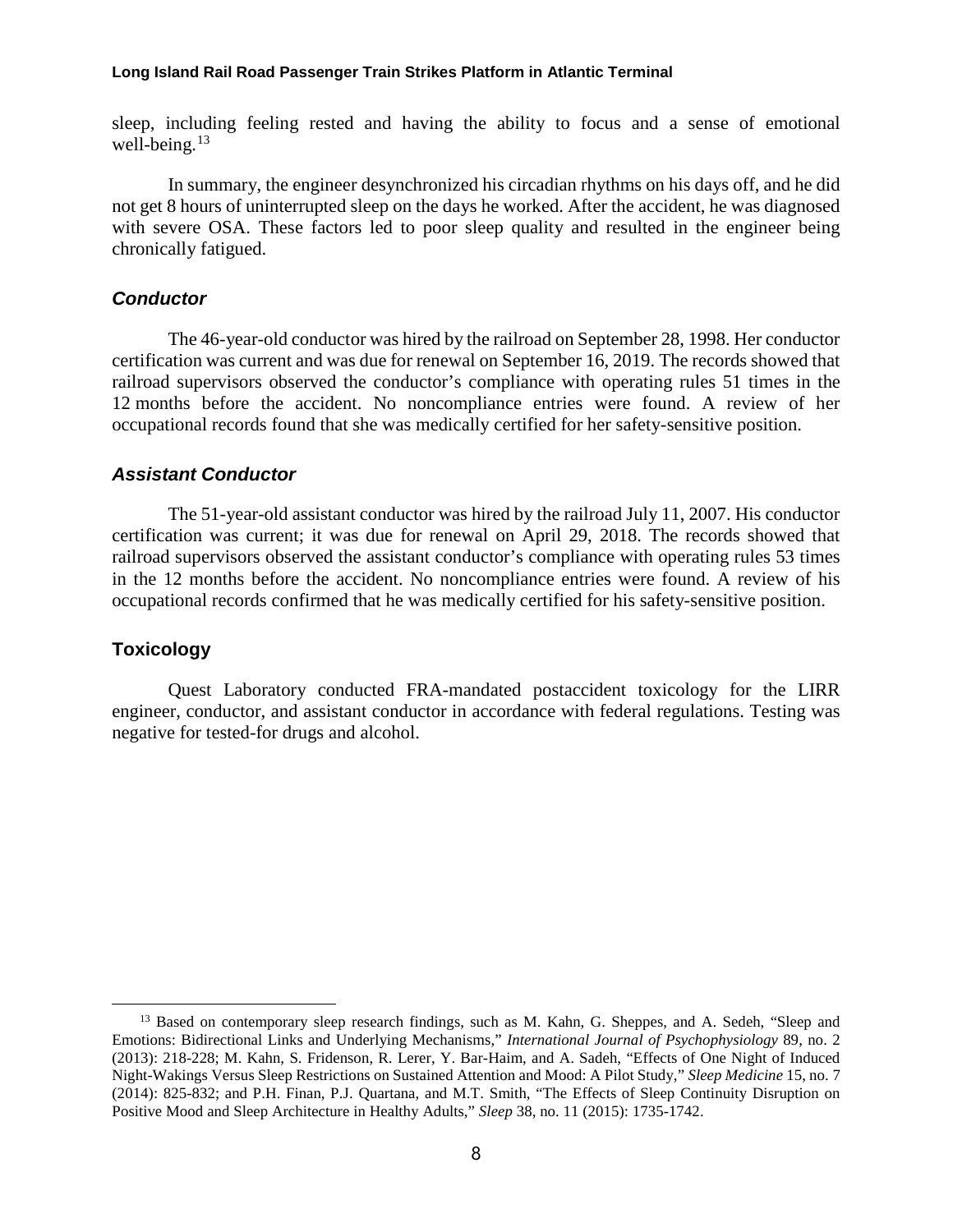# **Probable Cause**

The National Transportation Safety Board determined the probable cause of the Brooklyn, New York, accident was that the engineer of Long Island Rail Road train 2817 fell asleep due to his chronic fatigue. Contributing to his chronic fatigue was the engineer's severe undiagnosed obstructive sleep apnea, and Long Island Rail Road's failure to initiate obstructive sleep apnea screening for safety-sensitive personnel and refer at-risk safety-sensitive personnel for definitive obstructive sleep apnea testing and treatment before the accident. Further contributing to the accident was the Federal Railroad Administration's failure to require railroads to medically screen employees in safety-sensitive positions for obstructive sleep apnea and other sleep disorders. Also contributing to the accident was the lack of either a device or a safety system that could have intervened to stop the train before the collision.

# **BY THE NATIONAL TRANSPORTATION SAFETY BOARD**

**ROBERT L. SUMWALT, III EARL F. WEENER** Chairman Member

**T. BELLA DINH-ZARR** Member

**Adopted: February 6, 2018**

For more details about this accident, visit [www.ntsb.gov/investigations/dms.html](http://www.ntsb.gov/investigations/dms.html) and search for NTSB accident number DCA17FR002.